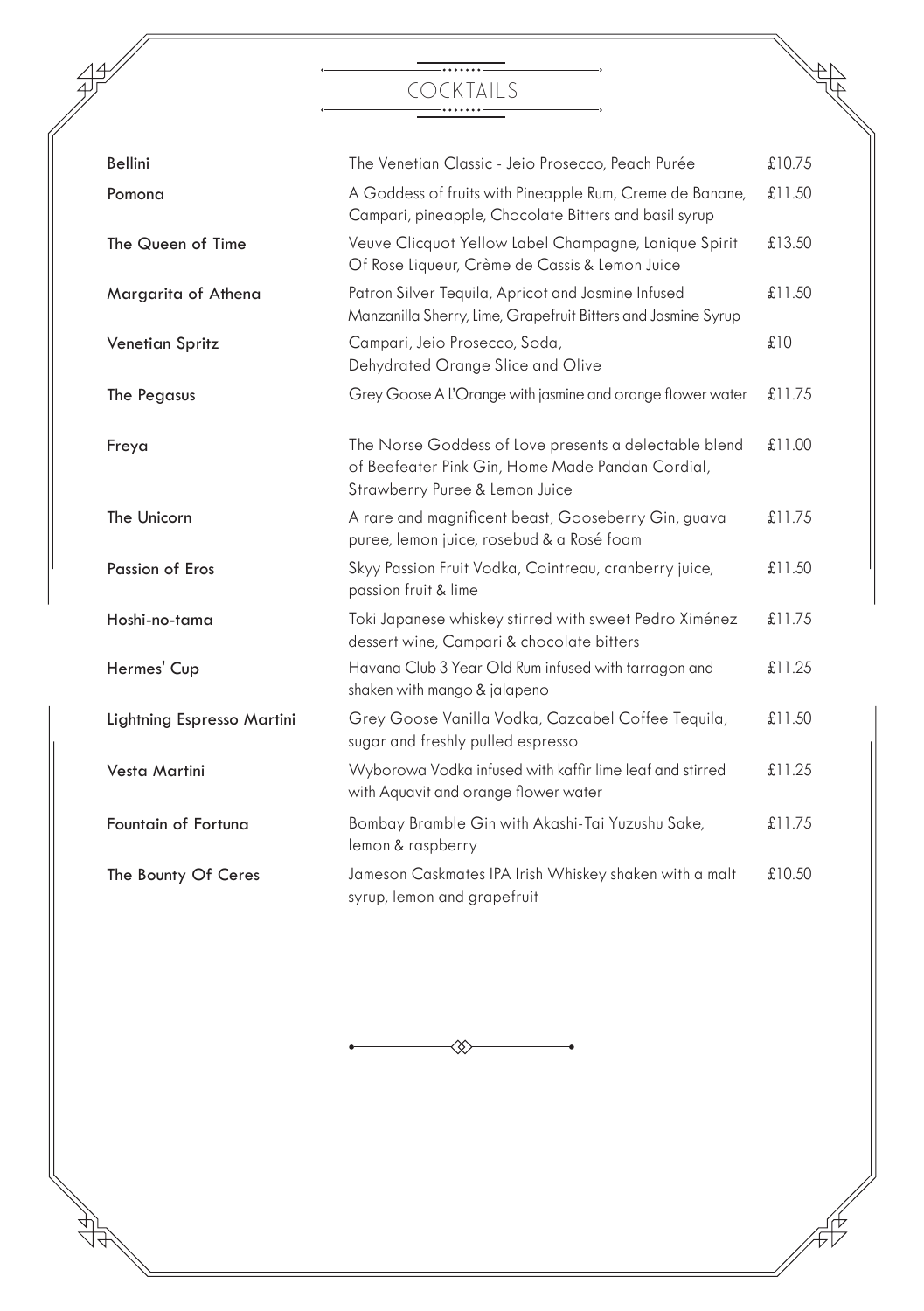- • • • • • • • – GIN & TONIC & NON-ALCOHOLIC OPTIONS ## G&T And Spritz Style Drinks

| Elderflower & Juniper G&T          | Plymouth Gin, Fever-Tree Elderflower Tonic, Citrus,<br>St. Germain Elderflower Mist                                | £11.25 |
|------------------------------------|--------------------------------------------------------------------------------------------------------------------|--------|
| <b>Blood Orange Spritz</b>         | Tangueray Flor de Seville Gin, Lillet Rouge & Fever-Tree<br>Italian Blood Orange Soda                              | £11.25 |
| Strawberries & Cream G&T           | Dockyard Strawberry Gin with Vanilla, Fever-Tree<br>Elderflower Tonic and Fresh Strawberries                       | £11.75 |
| <b>Pink Grapefruit G&amp;T</b>     | Malfy Rosa Italian Grapefruit Gin, Fever-Tree Mediterranean<br>Tonic with Dehydrated Grapefruit<br>and Lemon Thyme | £11.50 |
| <b>Pillars of Hercules G&amp;T</b> | Four Pillars Bloody Shiraz Gin, Fever-Tree Bitter Lemon Tonic<br>With Fresh Rosemary                               | £11.75 |



## JUICES, COOLERS & NON-ALCOHOLIC COCKTAILS

| Choice of Fresh Juice    | Orange, Apple or Grapefruit                                                                                  | £4.25 |
|--------------------------|--------------------------------------------------------------------------------------------------------------|-------|
| Detox Smoothie           | Kale, Spinach, Celery, Romaine, Cucumber, Apple & Lemon                                                      | £5.25 |
| Mixed Berry Smoothie     | Raspberry, Strawberry, Blueberry, Banana, Coconut Milk                                                       | £5.50 |
| Immunity Smoothie        | Apple, Banana, Avocado, Lemon, Ginger, Turmeric,<br>Echinacea, Black Pepper, Cayenne Pepper                  | £5.50 |
| Virgin Mary              | Served long in a Pepper-rimmed glass and finished with<br>Rosemary, Cherry Tomato and Olive                  | £5.50 |
| <b>Strawberry Kisses</b> | Strawberry-based cocktail with Strawberry Purée,<br>Pineapple, Cranberry, Fresh Lemon and Orgeat Syrup       | £6.50 |
| Homemade Yuzu Lemonade   | Yuzu Juice, Soda, Sugar and an Elderflower Mist                                                              | £6.50 |
| Virgin Spritz            | Æcorn Bitter Aperitif, Seedlip Grove 42 and Fever-Tree Soda<br>Water, with Nocellara Olives and Fresh Orange | £6.50 |
| <b>Miss Candy</b>        | Seedlip Spice, Cranberry Juice, Lime, Hibiscus and Strawberry<br>with a Candy Floss Treat                    | £6.50 |

≪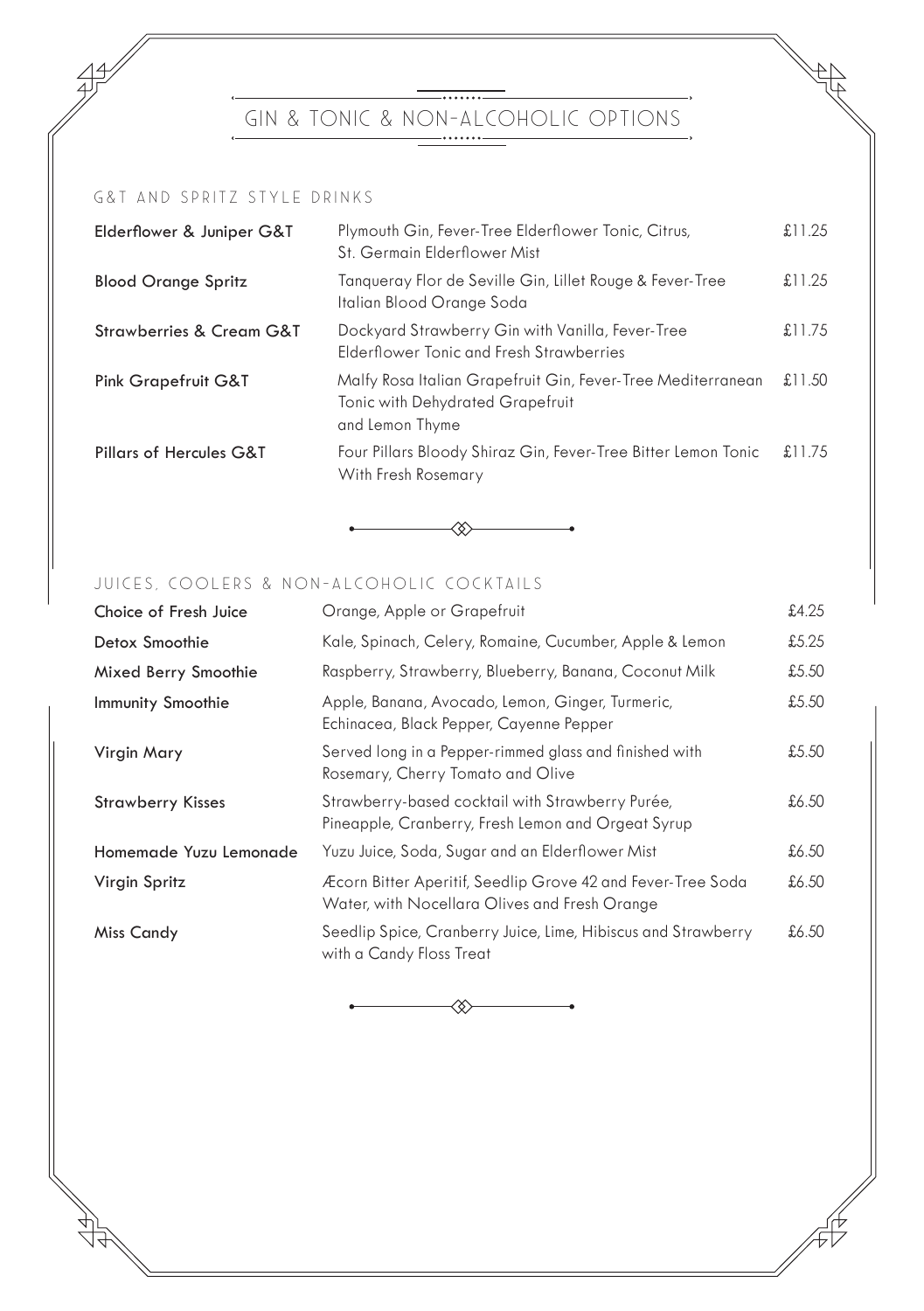# WINES BY THE GLASS

 $\frac{49}{7}$ 

| WINE - SPARKLING                                    | 125ml     |
|-----------------------------------------------------|-----------|
| Bisol Jeio, Prosecco, NV, Valdobbiadene, Italy      | £9.00     |
| Graham Beck, Brut Rosé, NV, Robertson, South Africa | £8.75     |
| Bottega Gold, Prosecco Brut, NV, Veneto, Italy      | £9.50     |
| Veuve Clicquot Yellow Label, NV, Champagne, France  | £14.50    |
| Nyetimber, Classic Cuvee, NV, Sussex, England       | £14.50    |
| Veuve Clicquot Rosé, NV, Champagne, France          | £ $16.50$ |

 $\begin{matrix} \frac{4}{3} \\ \frac{4}{3} \end{matrix}$ 

44

◈

| WHITE                                                                     | 175ml  | 500ml<br>Carafe |
|---------------------------------------------------------------------------|--------|-----------------|
| Inzolia, Tremito, 2020, Sicily, Italy                                     | £7.25  | £18             |
| Vinho Verde Branco, Conde Villar, 2019, Loureiro, Portugal                | £8     | £19             |
| Verdejo, Bodega Protos, 2020, Rueda, Spain                                | £9     | £26             |
| Sauvignon Blanc, Te Muna, Craggy Range, 2021, Martinborough, New Zealand  | £10.25 | £29             |
| White Cabernet, Chateau Changyu Moser XV, 2018, Ningxia China             | £10.50 | £30             |
| Gavi del Comune di Gavi, Morgassi Superiore, Tuffo, 2020, Piedmont, Italy | £11.75 | £33             |
| Riesling, Millton, Opou, 2020, Gisborne, New Zealand                      | £14.50 | £42             |
| Chablis, Domaine Jean Defaix, 2020, Burgundy, France                      | £16.25 | £46             |

| $\sim$ $\sim$ |  |
|---------------|--|
|               |  |

RED 175ml 500ml

|             | Carafe |
|-------------|--------|
| £7.25       | £18    |
| £8          | £20    |
| £9          | £26    |
| £9.50       | £27    |
| £10.95      | £30    |
| £11         | £31    |
| £11.50      | £33    |
| £15         | £42    |
| $£21$ 125ml | £80    |
|             |        |

| ROSÉ                                                                  | 17.5ml | 500ml<br>Carafe |
|-----------------------------------------------------------------------|--------|-----------------|
| Wandering Bear Rosé, 2020, Western Cape, South Africa                 | £6 7.5 | £17             |
| Lady A, Chateau La Coste, 2020, Vin de Pays de Mediterranee, France   | £12,50 | £34             |
| Provence Rosé Ultimate Provence, AOP, 2020, Cotes de Provence, France | £1475  | £41             |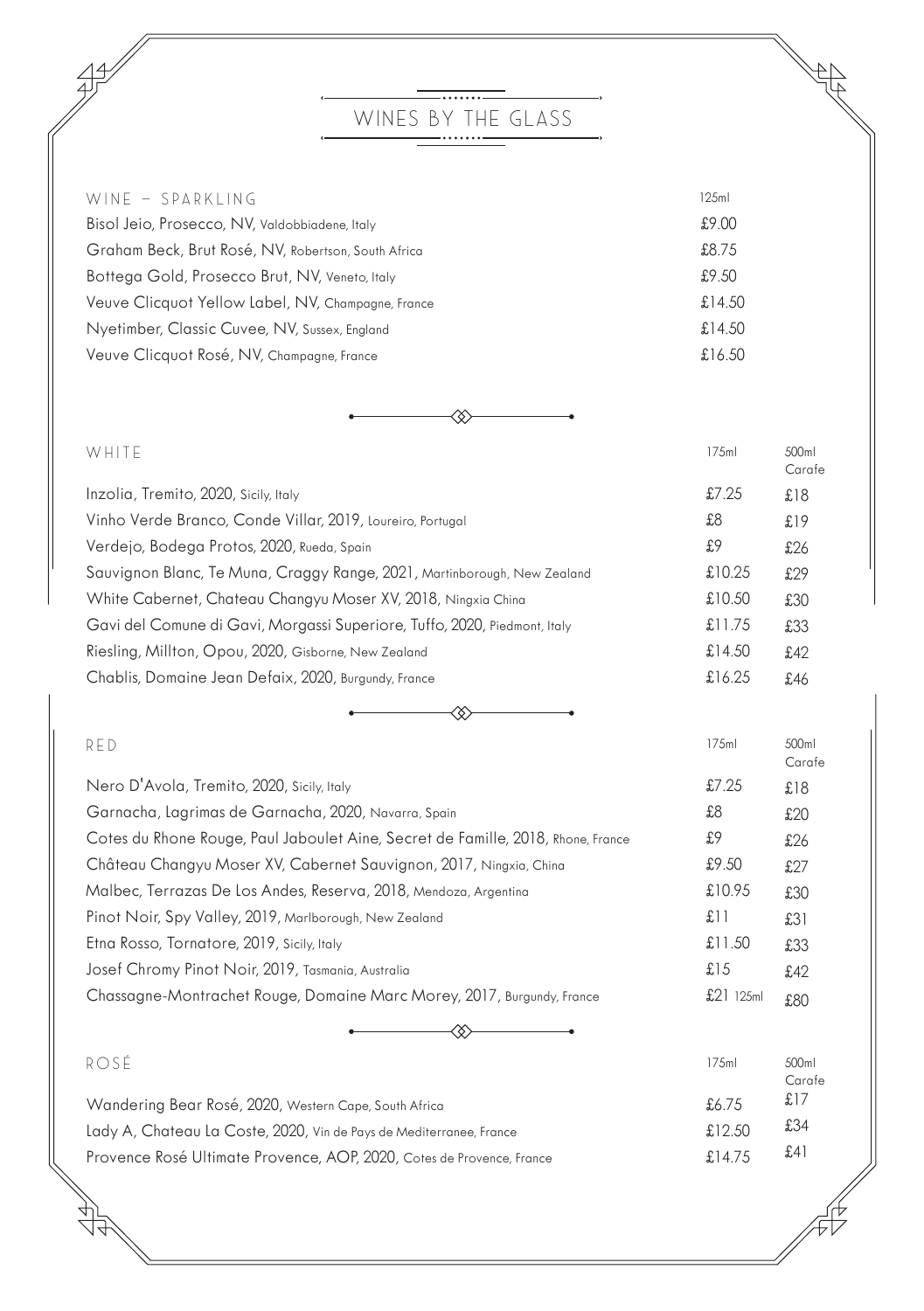## ---------SPIRITS & LIQUEURS

| G/N                        |        | VODKA                       |        |
|----------------------------|--------|-----------------------------|--------|
| Beefeater                  | £8.25  | Wyborowa                    | £8.25  |
| <b>Bombay Sapphire</b>     | £8.25  | Ketel One                   | £8.50  |
| Caorunn                    | £8.25  | Ketel One Citroen           | £8.50  |
| Plymouth                   | £8.25  | Zubrowka                    | £8.50  |
| <b>Beefeater Pink</b>      | £8.50  | Absolut Elyx                | £9     |
| <b>Bombay Bramble</b>      | £8.50  | Konik's Tail                | £9     |
| Dockyard                   | £8.50  | Snow Queen                  | £9     |
| Dockyard Damson            | £8.50  | Vela                        | £9     |
| Roku                       | £8.50  | Tito's                      | £9.50  |
| Sipsmith                   | £8.50  | Sauvelle                    | £9.50  |
| Tanqueray                  | £8.50  | Son Of A Gun Grain Spirit   | £9.50  |
|                            |        | <b>Bimber Cherry</b>        | £9.75  |
| Beefeater 24               | £8.75  | Belvedere                   | £9.75  |
| Plymouth Navy Strength     | £8.75  | Grey Goose                  | £9.75  |
| Malfy Limon                | £9     | Grey Goose L'Orange         | £9.75  |
| Malfy Rosa Pink Grapefruit | £9     | Grey Goose Vanilla          | £9.75  |
| Silent Pool                | £9     | Grey Goose Poire            | £9.75  |
| Whitley Neill              | £9     | Stolichnaya Elit            | f11    |
| Gin D' Azur                | £9.50  | Uluvka                      | £14    |
| Dockyard Strawberry        | £9.50  | ఘ                           |        |
| Tanqueray 10               | £9.50  | RUM                         |        |
| Hendrick's                 | £10    | Appleton Estate VX          | £8.5   |
| Gin Mare                   | £10    | Bacardi Carta Blanca        | £8.5   |
| Marylebone                 | £10    | Gosling's Black Seal        | £8.5   |
| <b>William Barentz</b>     | £10.50 | Havana Club 3 year          | £8.5   |
| Monkey 47                  | £12    | Koko Kanu                   | £8.5   |
| KiNoBi                     | £12.50 | Rum Java Espresso Rum Cream | £8.50  |
| Copperhead                 | £15    | Havana Club 7 year          | £8.75  |
|                            |        | Rum Java Cacao'Mon          | £9     |
| Copperhead Gibson Edition  | £15    | Bacardi 8 year              | £9.50  |
| Copperhead Black Batch     | £15    | Brugal 1888                 | £12.50 |



4

Havana Club Selección des Maestros £12.50 Zacapa 23 **£13** Zacapa XO  $\qquad \qquad \text{L16.50}$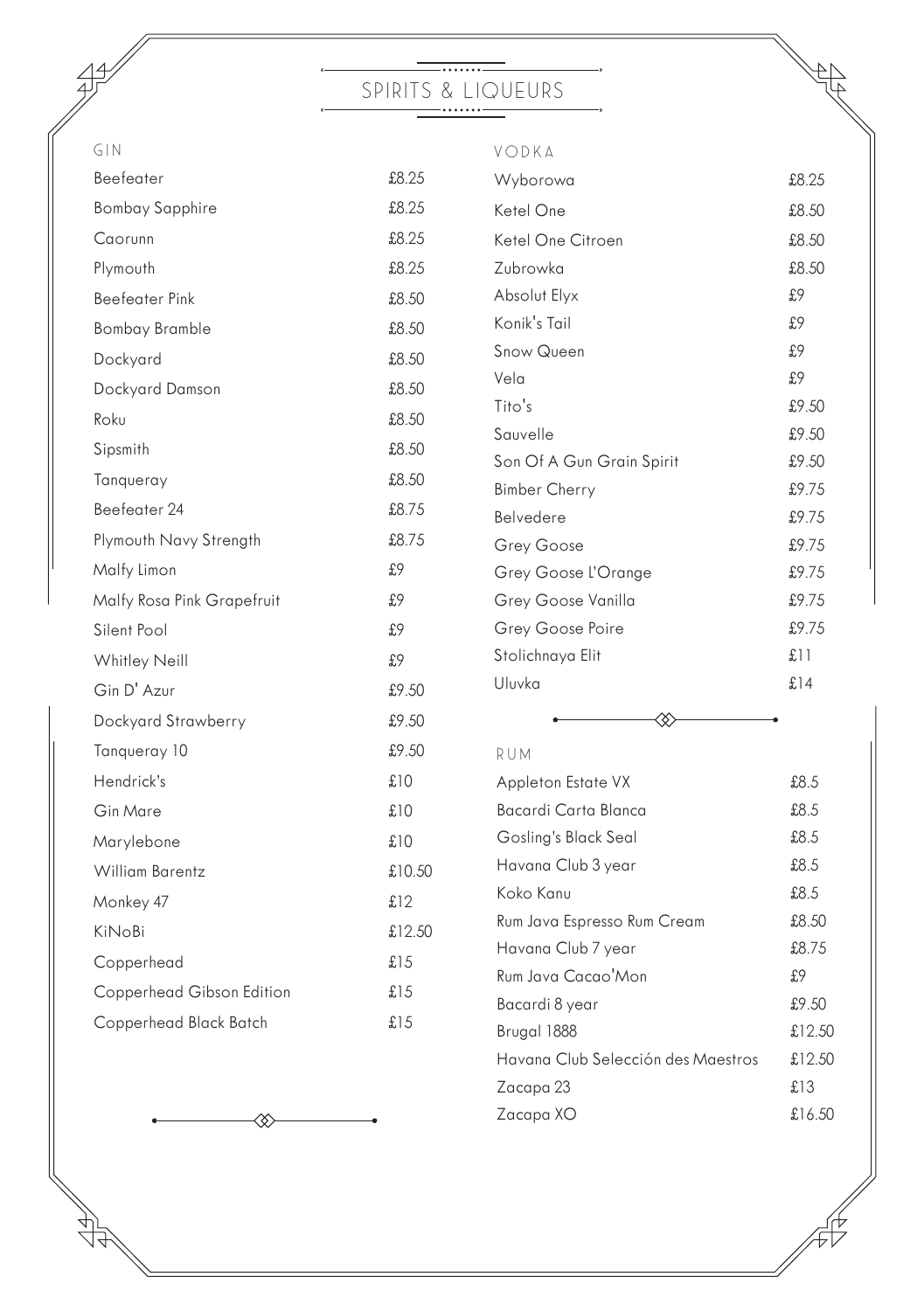## ....... SPIRITS & LIQUEURS

47

## TEQUILA | MEZCAL | PISCO

| Olmeca Altos Reposado        | £9     |
|------------------------------|--------|
| Olmeca Blanco                | £9     |
| El Gobernador Pisco          | £9     |
| Mezcal Verde                 | £9.50  |
| Cazcabel Coffee              | £9.50  |
| Don Julio Blanco             | £10    |
| Don Julio Reposado           | £10.50 |
| Don Julio Añejo              | £12    |
| Montelobos Joven Mezcal      | £12    |
| Patrón Silver                | £13.50 |
| Patrón Reposado              | £14    |
| Patrón Añejo                 | £15    |
| Avión Silver                 | £15    |
| Avión Reserva 44 Extra Añejo | £30    |
|                              |        |

⊗

## SINGLE MALT SCOTCH

The original whisky of Scotland is "malt whisky" made only from malted barley in two, occasionally three, copper pot stills. "Single Malt Whisky" is the product of an individual distillery. Our range showcases the wide and varied styles of single malt scotch with smoke driven peated whiskies such as Laphroaig and Bowmore to lighter more fruit driven styles from the Highland and Speyside distilleries including Highland Park and Glenfiddich.

| Bowmore 12 year              | £9.50  |
|------------------------------|--------|
| Auchentoshan Three Wood      | f1     |
| Highland Park 12 year        | £11    |
| Scapa Glansa                 | £11    |
| Oban 14 year                 | £12    |
| Laphroaig 10 year            | £12.50 |
| Caol Ila Moch                | £14    |
| Macallan Double Cask 12 year | £16    |
| Macallan Triple Cask 12 year | £18.50 |
| Talisker 10 year             | £19    |
| Dalwhinnie 15 year           | £20    |
| Glenmorangie Signet          | £26    |
| Glenfiddich 21 year          | £30    |
| Macallan Rare Cask           | £55    |
|                              |        |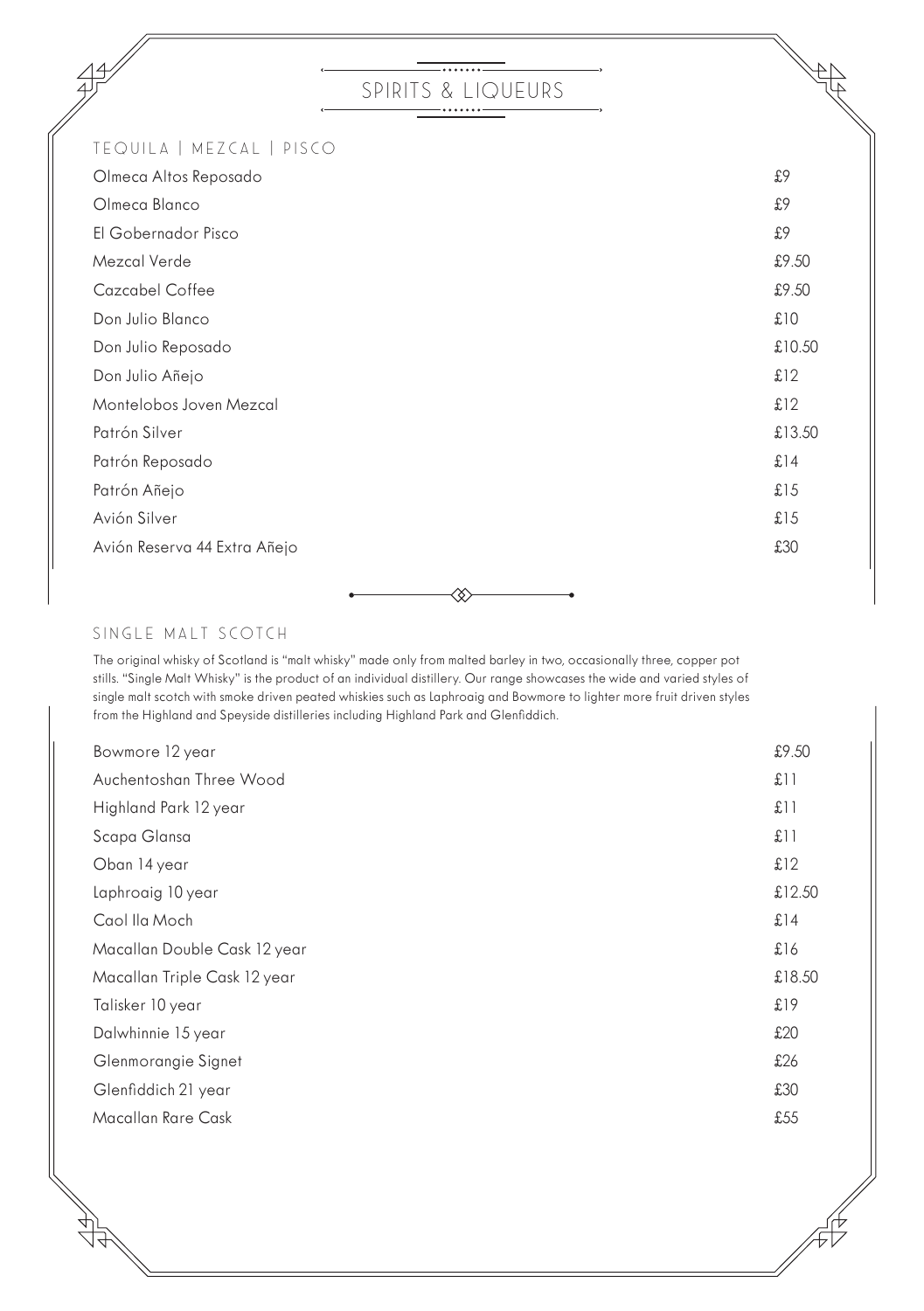#### BOURBON & AMERICAN WHISKEY

Our selection from America includes labels such as Maker's Mark & Jim Beam Bourbon whiskies made from at least 51% corn grain. This imparts sweetness to the whiskey which is aged in charred American oak barrels for colour and extra flavours of caramel and vanilla. Rye whiskies such as Lot 40 use a minimum of 51% rye grain which imparts a much spicier and peppery flavour profile.

| Jack Daniel's               | £8.5   |
|-----------------------------|--------|
| Maker's Mark                | £8.75  |
| Jim Beam Double Oak         | £9     |
| Jim Beam Rye                | £9     |
| Lot 40 Rye                  | £9.95  |
| <b>Buffalo Trace</b>        | £9     |
| Tincup                      | £9     |
| Woodford Reserve            | £9     |
| Bulleit 10 year             | £9.50  |
| Gentleman Jack              | £9.50  |
| Jack Daniel's Single Barrel | £10.25 |
| WhistlePig Rye              | £30    |
|                             |        |



#### BLENDED SCOTCH WHISKY

| Chivas Regal 12 year                            | £8.5   |
|-------------------------------------------------|--------|
| The Naked Grouse                                | £8.75  |
| Johnnie Walker Black Label                      | £8.75  |
| Compass Box Great King Street<br>Artist's Blend | £11.50 |
| Compass Box Spice Tree                          | £11.50 |
| Compass Box Peat Monster                        | £11.50 |
| Chivas Regal 18 year                            | £12.50 |
| Johnnie Walker Blue Label                       | £35    |
|                                                 |        |

# WORLD WHISKEY

| Canadian Club, Canada        | £8.5  |
|------------------------------|-------|
| Jameson, Ireland             | £8.5  |
| Redbreast 12 year, Ireland   | £9.75 |
| Teeling Small Batch, Ireland | £10   |
| Green Spot, Ireland          | £12   |

≪.



≪

JAPANESE WHISKY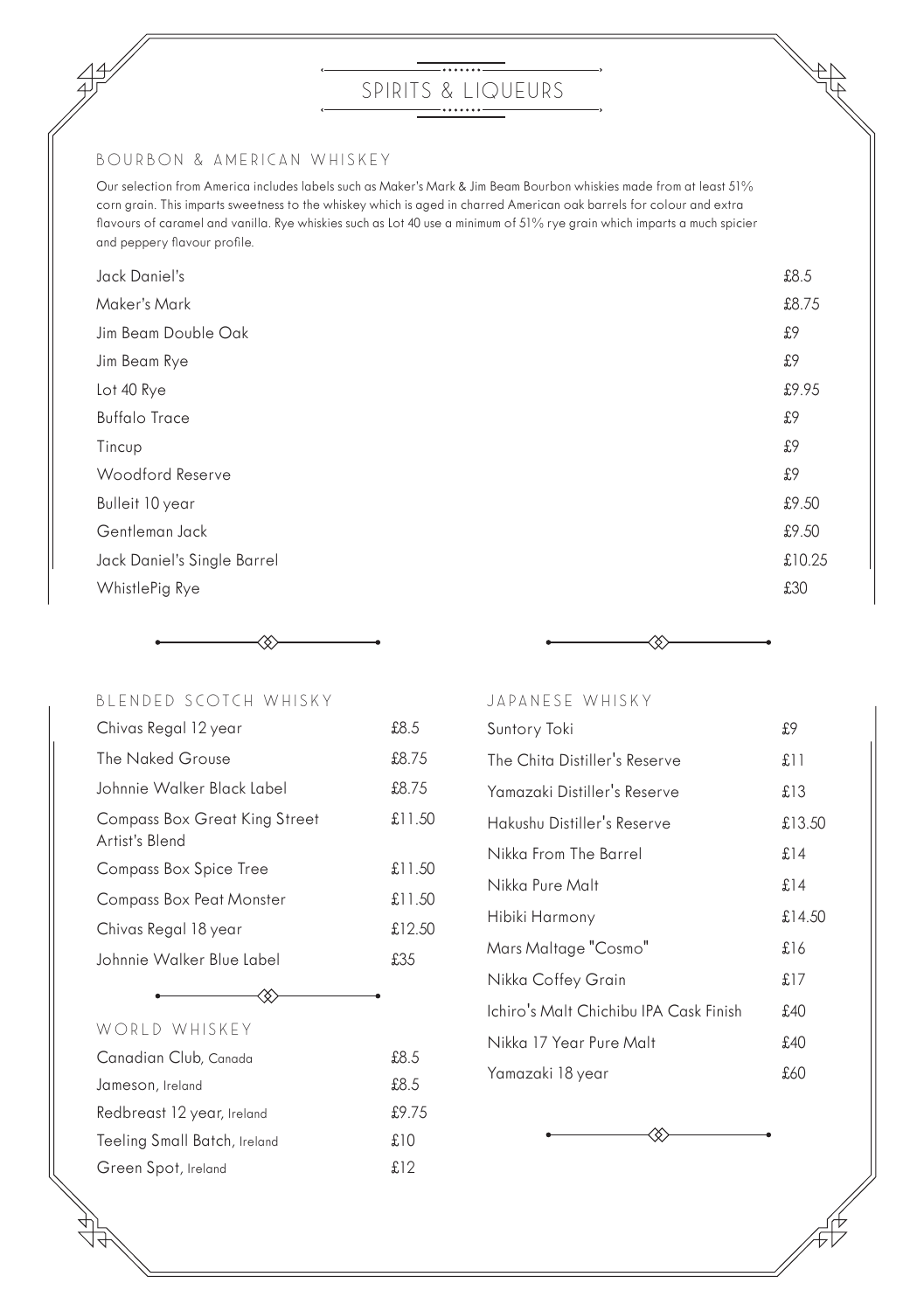# \_\_\_\_\_\_\_\_ SPIRITS & LIQUEURS

 $\rightarrow$ 

| COGNAC                                   |        |
|------------------------------------------|--------|
| Courvoisier VSOP                         | £9.50  |
| Maxime Trijol VSOP                       | £12.50 |
| Ordonneau Borderies Tres Vieille Reserve | £15.75 |
| Leyrat XO Vieille Reserve                | £22.50 |
| Martell Cordon Bleu                      | £24    |
| Courvoisier XO                           | £26    |
| Hennessy XO                              | £28    |
| Ragnaud-Sabourin No. 35 Fontvieille      | £30    |
| ◇                                        |        |

| LIQUEUR                                 |       |
|-----------------------------------------|-------|
| Amaretto Saliza (Almond liqueur)        | £7.50 |
| Baileys                                 | £7.50 |
| Cointreau                               | £7.50 |
| Dom Benedictine                         | £7.50 |
| Drambuie                                | £7.50 |
| Expre, Bepi Tosolini (Espresso liqueur) | £7.50 |
| <b>Grand Marnier</b>                    | £7.50 |
| Limoncello, Bepi Tosolini               | £7.50 |
| Sambuca, Bepi Tosolini                  | £7.50 |
|                                         |       |



| ARMAGNAC                                |       |
|-----------------------------------------|-------|
| Clos Martin VSOP 8 year, Folle Blanche  | £9.25 |
| Baron de Sigognac 10 year, Bas-Armagnac | £9.50 |



| CALVADOS |
|----------|
| $\cdots$ |

 $4^{4}$ 

| Dupont VSOP Pays d'Auge   | £10.50 |
|---------------------------|--------|
| Camut 6 year Pays d'Auge  | £12.50 |
| Camut 12 year Pays d'Auge | £18    |